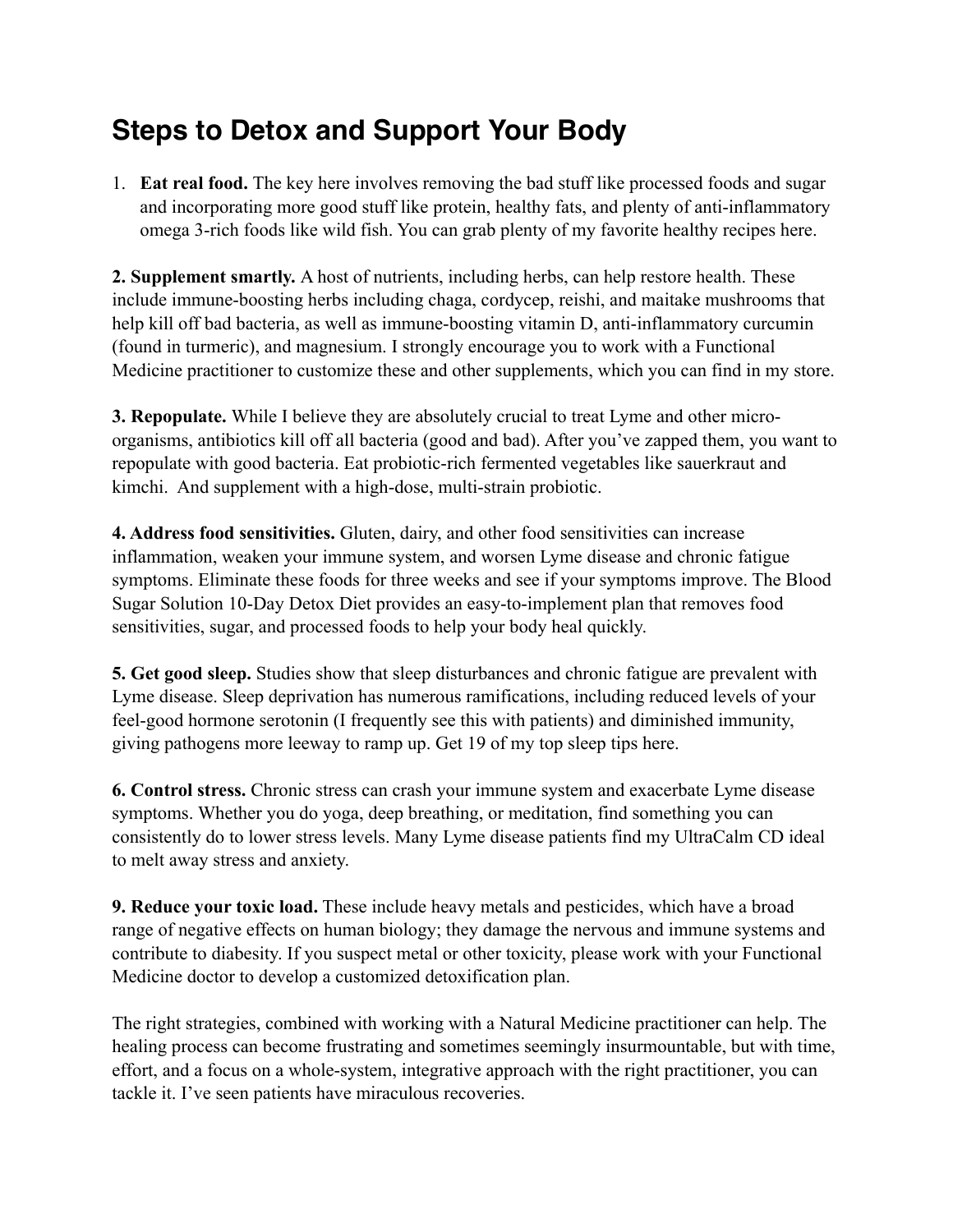After Chemotherapy, the body will have a very hard time digesting food, and juicing is likely the best and possibly the only way to get enough nutrition into your body.

So it's time to juice. I am not usually an advocate of regular juicing because juice is too sugary, unless it's just vegetable juice. Unfortunately, pure vegetable juice is not palatable to most, including me. Granny Smith apples, beets, and carrots are all high in sugar, but you can use just a little juice from these three sources to sweeten your vegetable juice – but just enough to get it down.

# **Juicing Tonic**

Juice ginger, turmeric, cranberry, and lemon. Leave the peel on the ginger and turmeric. You will need two ounces of each juice. Each ingredient should be organic and whole and juiced immediately before it is consumed. Use a citrus juicer for the lemon. A juice press (slow juicer) is ideal for the other ingredients. Ad a bit of cracked pepper and a pinch of cayenne.

# **Liver Detox**

Chemotherapy is incredibly toxic to the body. You must cleanse the body of all remaining chemicals.

Detoxifying the blood and boosting the liver's ability to do its job are of paramount importance. Here are some well-known formulas that you can make yourself at home. Make sure all of the ingredients are organic and/or wildcrafted and of the highest quality.

# **Blood Detox Formula**

Mix the following by volume, and make a standard tincture using 100 proof vodka as your menstrum:

- 2 parts Red Clover Blossoms
- 2 parts Chaparral
- $\bullet$  1 part Lobelia
- $\bullet$  1 part Cayenne
- 1 part freshly chopped Garlic Bulb
- $1$  part Burdock Seed & Root
- $\bullet$  1 part Poke Root
- 1 part Yellow Dock Root
- 1 part Goldenseal Root
- 1 part Oregon Grape Root
- 1 part Blood Root Sap
- $\bullet$  1 part European Mistletoe
- 1 part Periwinkle Flowers

Milk Thistle Detox for Heavy Metals, Chemotherapy, and Radiation

Milk thistle is known as an elixir for your liver and the king of detoxifying herbs. No herb is more beneficial and more powerful at cleansing than milk thistle! It neutralizes toxins in the liver.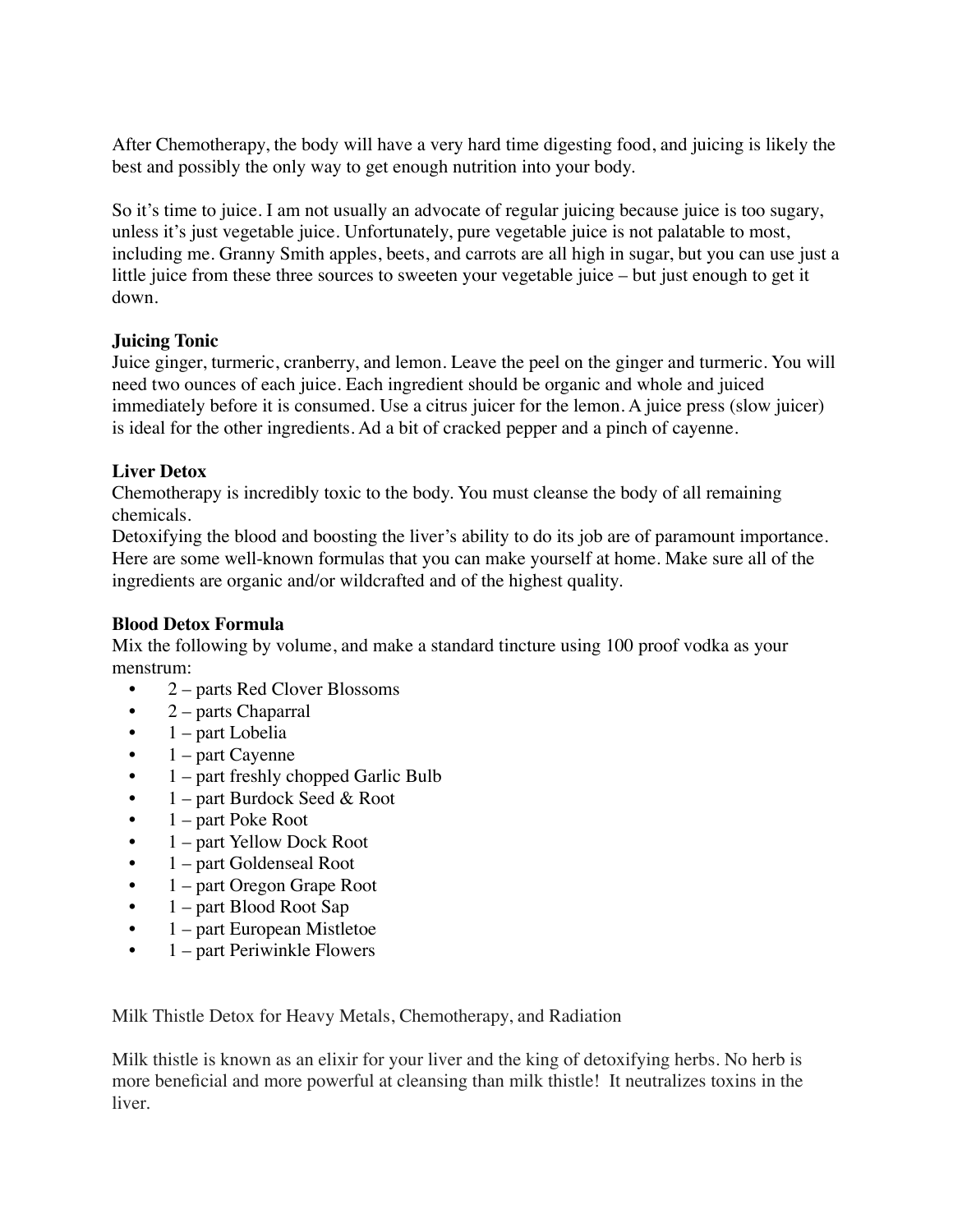Milk thistle has been proven effective in supporting the liver in detoxification from:

- **Heavy Metals**
- Prescription Medications
- Chemotherapy
- Radiation
- Alcohol
- Environmental pollution

Milk thistle has long been used to support liver function. Milk Thistle contains powerful antioxidants that may protect your body from nerve damage, abnormal brain aging, and cancer. The active ingredient in it is called Silymarin and it has incredible cleansing effects on the liver and gallbladder. As Gene Bruno of Natural Health Research Institute reports, Silymarin can protect against glutathione depletion and increase glutathione levels in the liver. Milk thistle strengthens the liver cell walls, buffering them from invading toxins, and supports liver regeneration.

Silymarin helps increase levels of glutathione and superoxide dismutase (SOD) your bodies two most powerful intracellular anti-oxidants.

Glutathione is known as your bodies master antioxidant and maybe your bodies most important antioxidant to prevent disease. There are over 89,000 medical articles about it and it's benefits to support healing or preventing cancer, heart disease, dementia, autoimmune disease, autism and Alzheimer's disease.

Glutathione is a molecule that is produced naturally in your body and is a combination of three amino acids: cysteine, glycine and glutamine.

The secret behind glutathione's detox power is the sulfur compounds it contains. According to Dr. Mark Hyman MD, sulfur is sticky and acts like fly paper and all of the toxins in your body like free radicals, mercury and radiation stick to it and are then eliminated by the body.

### **Benefits of Milk Thistle**

People who have supplemented with milk thistle have reported improvements in:

- Skin health
- Blood Sugar levels
- Liver function
- Kidney health
- **Brain function**
- • [Cholesterol levels](http://draxe.com/low-cholesterol-levels-are-worse-than-high/)

The largest benefit of supplementing with milk thistle is found in it's ability to cleanse your body of environmental toxins. We live in a toxic world and are exposed to pollution and chemicals every single day. So for this reason milk thistle is also great at preventing disease.

Workers exposed to chemical xylene showed huge improvements when supplementing with milk thistle as did those who had liver damage from alcohol and prescription drug use. Milk Thistle has also been studied for its effectiveness in lower oxidation of LDL cholesterol and in treatment for diabetic neuropathy.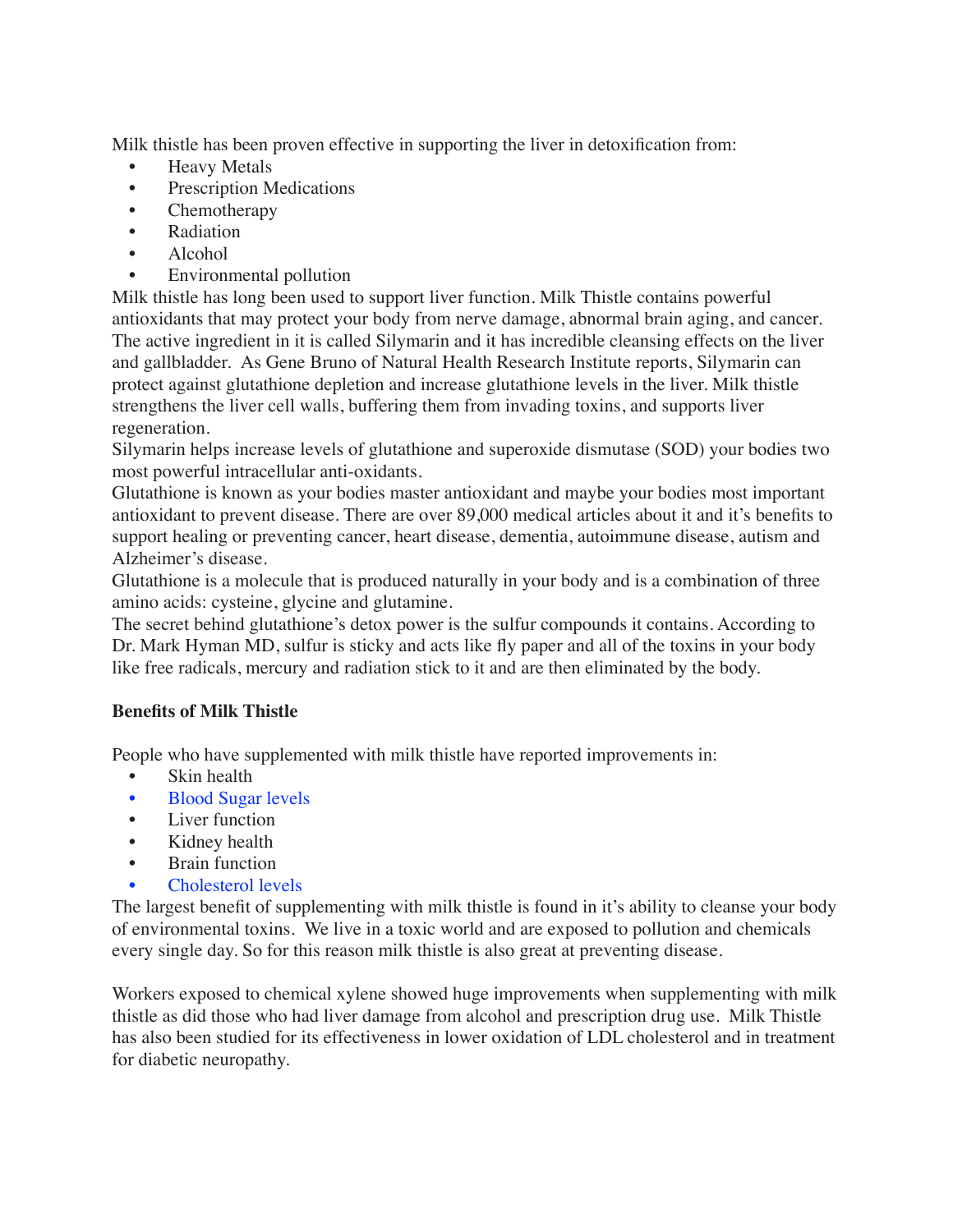A study published in the journal of Molecular Carcinogenesis found that milk thistle can reduce the damaging effects of radiation and detoxify your body of radiation. From cell phones to microwaves we are exposed to radiation continually and this can add up and have a negative impact on your health over time.

If you want to reduce the damaging effects that toxicity can play on your health then consider using milk thistle. As you can see, milk thistle has some incredible detoxification benefits because of it's ability to improve liver function and increase intracellular antioxidants like glutathione.

## **The recommended daily intake for doing a milk thistle detox is 150 mg 1-3x daily for treatment or 50 to 150 mg daily for maintenance.**

# **The Body's pH Balance**

Between diet and the lemonade, your pH should balance quickly. If you need it to balance nearly immediately or if your body is extremely acidic (due to toxic accumulation such as drugs like chemo drugs) then try:

# **Body Balance and Formula Recipe**

- 1 cup of Organic Blackstrap Molasses
- 1 cup of Organic Apple Cider Vinegar
- 2 dropperfulls of black walnut hull tincture

Mix well and take a tablespoon twice a day. I recommend also taking a strong probiotic with this formula as the molasses can feed Candida. This formula tastes horrible in my opinion, but some people actually like the taste, and it's got a lot of benefits. It's well worth it. Not only will it bring the body's pH back into balance, it is also very good at healing the body in many other ways including healing damage done from radiation poisoning and chemotherapy.

#### **Immune System**

Echinacea, vitamin C, and vitamin D are three supplements that should be used to boost the immune system. Anyone, who has gone through chemotherapy, should consider these supplements.

Total Tonic will help boost the immune system and pull out heavy metals and other toxins from the body.

Total Tonic Recipe:

- 1 Handful of Garlic Cloves
- 1 Handful of chopped Onions
- 1 Handful of chopped Ginger
- 1 Handful of chopped Horseradish
- 1/2 handful of chopped Habanero Peppers

Throw in a blender and cover with an inch or two of Organic Apple Cider Vinegar.

### **Candida**

Due to the juicing and the pH formula, it will be more difficult to balance the gut and even more important. An unbalanced gut encourages an overgrowth of Candida. Candida leads to cancer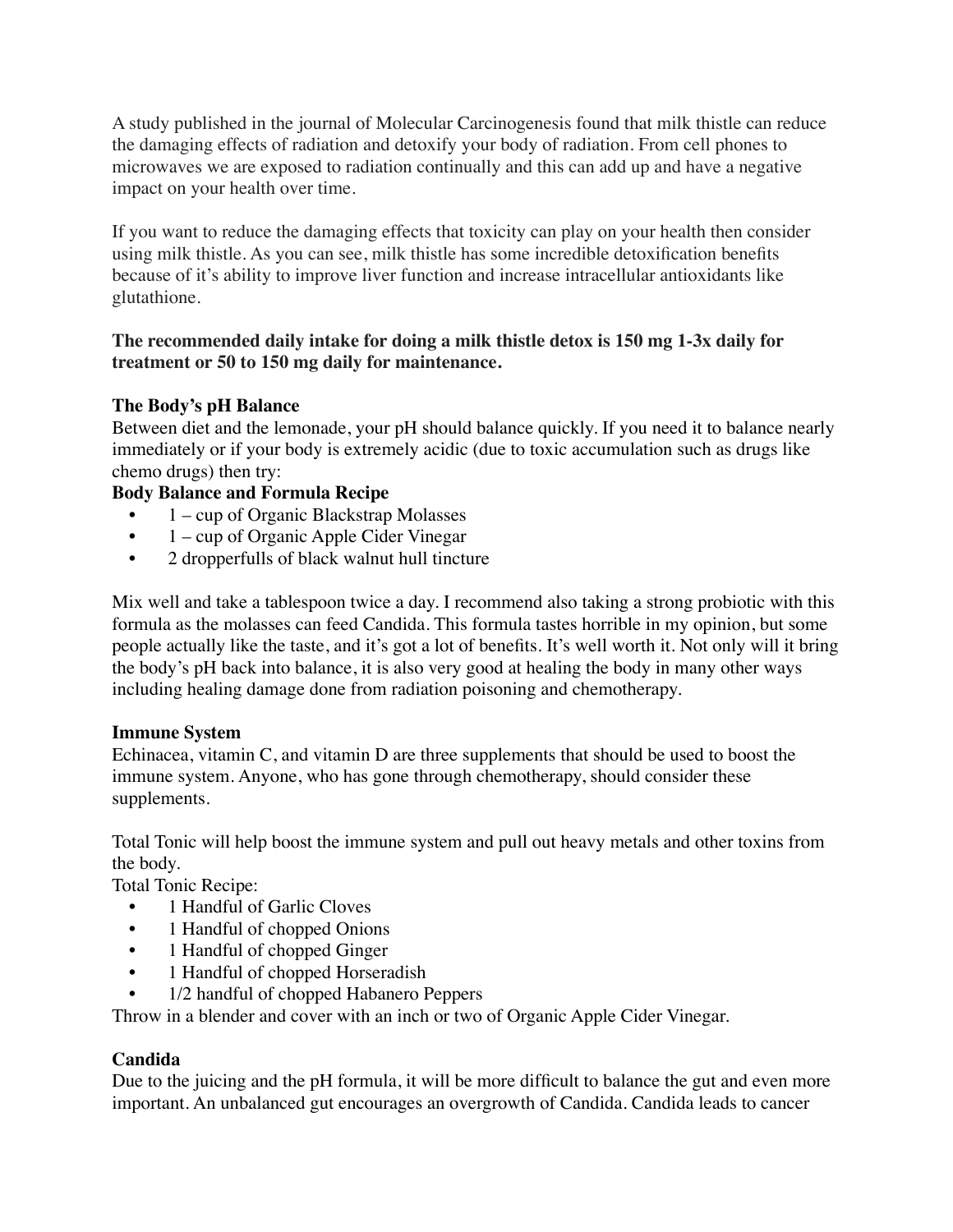(and almost every other disease and ailment of our modern era). Wormwood, a strong probiotic, oil of oregano, and undecylenic acid will keep the gut balanced and kill Candida.

Undecylenic acid, probiotics, and salads when you are ready, repair the gut. Take oil of oregano separately from the probiotics, as the oil of oregano will kill beneficial bacteria. I recommend taking your probiotics at night, every night, after other supplements and the last meal have been consumed, whenever you are taking other supplements that can disrupt it.

#### **Epsom Salts Baths**

Epsom salts pull salt and toxins out of the body while the skin absorbs magnesium and sulfates. Magnesium is critical for enzymes, for oxygenation, muscle and nerve function, improving blood flow and reducing inflammation. Sulfates are building blocks for tissues, including nerve tissue. To benefit the most from an Epsom salts bath, use the proper amount and soak for the required amount of time.

If you weigh 100 pounds, use one cup of Epsom salts. Use an additional  $\frac{1}{2}$  cup for each additional 50 pounds. For example, 101-150 pounds =  $1 \frac{1}{2}$  cups. 151-200 pounds = 2 cups. 201-250 pounds  $=2\frac{1}{2}$  cups. And so on.

Stay in the water for a full 40 minutes. The first 20 minutes pulls out toxins. The second 20 minutes absorbs magnesium and sulfates.

#### **Hydrotherapy – Hot and Cold Showers**

Hot water pulls blood to the skin's surface. Cold water does the opposite, driving the blood from the surface to the core. Alternating hot and cold speeds up circulation, bringing fresh blood to the tissues along with oxygen and nutrients, while aiding the body in carrying away toxins.

For 20 minutes, alternate hot and cold. Start with water as hot as you can stand for two minutes then switch to as cold as you can stand for two minutes, and then switch again. This is a very powerful healing tool.

#### **Nutrition**

Nutrition is the basis of health. In order for us to be healthy and stay healthy, we must detox, ridding ourselves of toxins, parasites, and pathogens, and we must give our body all of the building blocks it needs to heal itself by eating an abundance of nutritionally dense, whole foods. That's the foundation, and a good nutrition formula like this one should be included, but not substituted, for a healthy diet. You can put this into smoothies, juice, drink with just water (which is a bit hard to get down), or sprinkle it on salads.

Do not eat processed foods. Never eat artificial flavors, colorings, preservatives, MSG, trans-fats, or GMOs. It is impossible to eliminate all of these harmful chemicals if you eat out at conventional restaurants. It is nearly impossible if you eat processed, prepackaged foods, even from the "health food section." It is entirely possible – actually downright easy – if you simply eat whole, fresh, unadulterated, organic foods. Your diet should consist of 80% fresh, raw, organic produce, more vegetables than fruits.